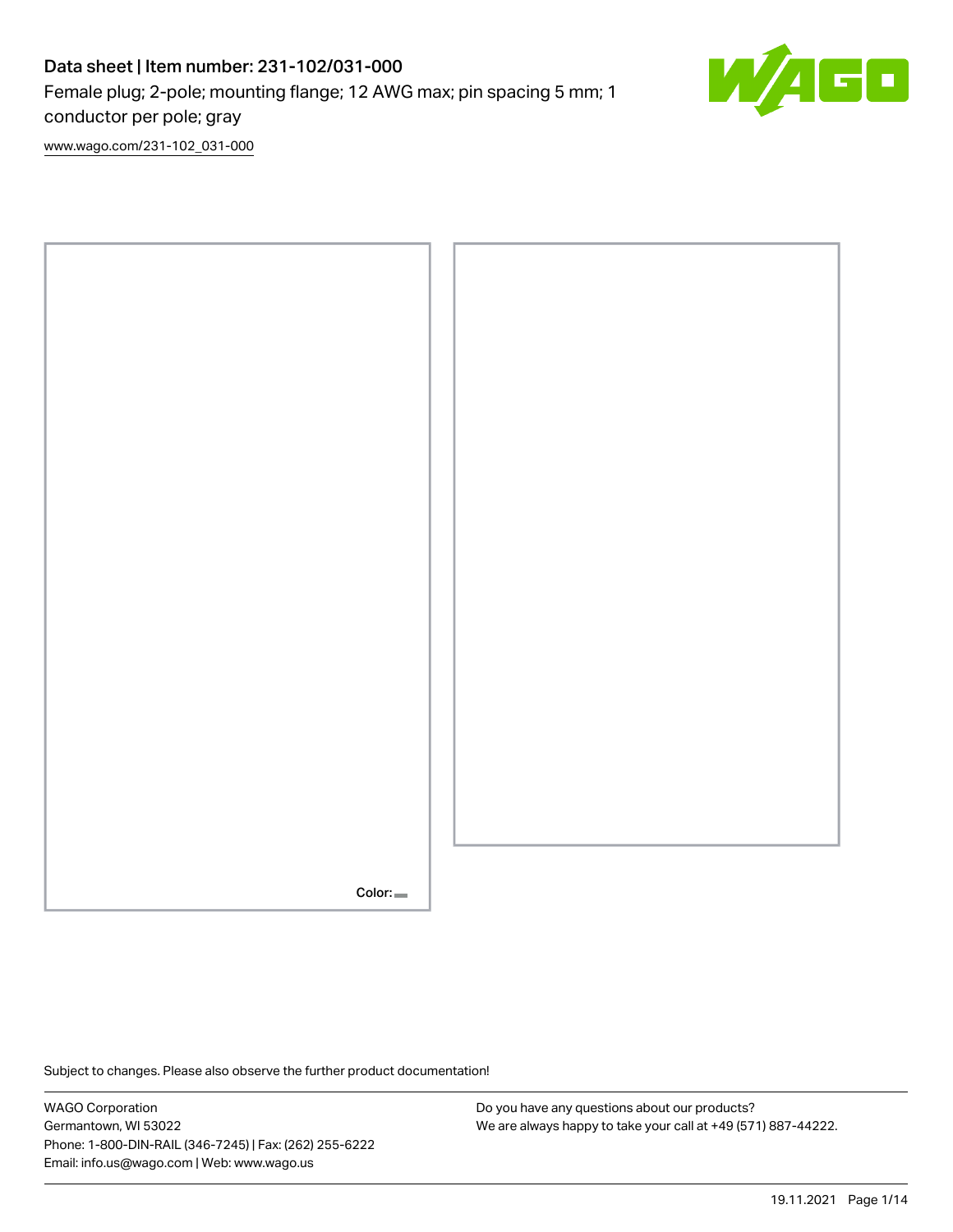

#### Dimensions in mm

 $L_1$  = (pole no. x pin spacing) + 3 mm

 $L_2$  = (pole no. x pin spacing) + 8.8 mm

 $L_3$  = (pole no. x pin spacing) + 14.8 mm

2- to 3-pole female connectors – one latch only

#### Item description

- $\blacksquare$ Universal connection for all conductor types
- Easy cable pre-assembly and on-unit wiring via vertical and horizontal CAGE CLAMP<sup>®</sup> actuation П

.<br>Subject to changes. Please also observe the further product documentation!

WAGO Corporation Germantown, WI 53022 Phone: 1-800-DIN-RAIL (346-7245) | Fax: (262) 255-6222 Email: info.us@wago.com | Web: www.wago.us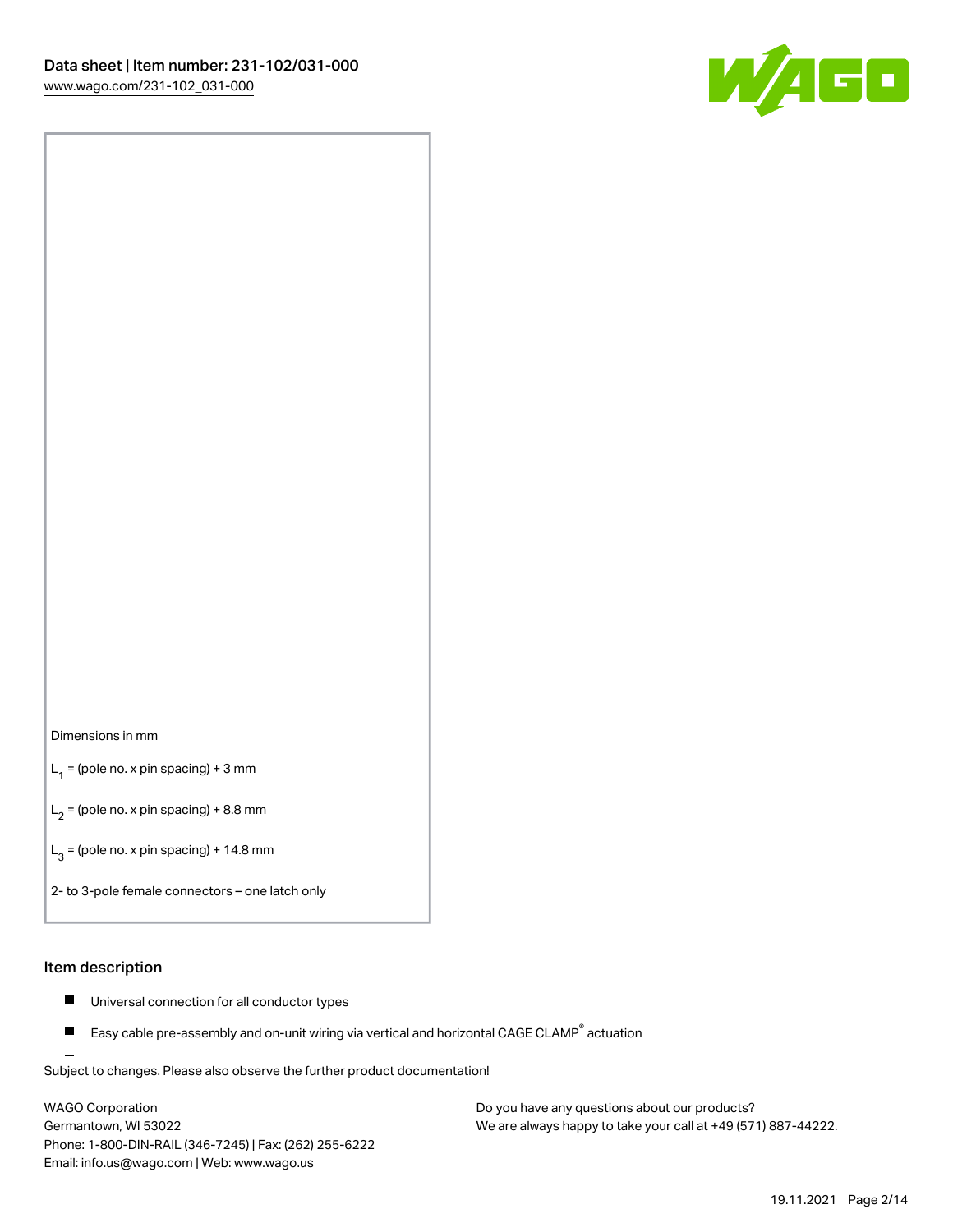W/AGO

- Integrated test ports
- $\blacksquare$ With coding fingers

# Data

# Notes

| Safety information 1 | The MCS-MULTI CONNECTION SYSTEM includes connectors<br>without breaking capacity in accordance with DIN EN 61984. When<br>used as intended, these connectors must not be connected<br>/disconnected when live or under load. The circuit design should<br>ensure header pins, which can be touched, are not live when<br>unmated. |
|----------------------|-----------------------------------------------------------------------------------------------------------------------------------------------------------------------------------------------------------------------------------------------------------------------------------------------------------------------------------|
| Variants:            | Gold-plated or partially gold-plated contact surfaces<br>Other versions (or variants) can be requested from WAGO Sales or<br>configured at https://configurator.wago.com/                                                                                                                                                         |

# Electrical data

## IEC Approvals

| Ratings per                 | IEC/EN 60664-1                                                        |
|-----------------------------|-----------------------------------------------------------------------|
| Rated voltage (III / 3)     | 320 V                                                                 |
| Rated surge voltage (III/3) | 4 <sub>kV</sub>                                                       |
| Rated voltage (III/2)       | 320 V                                                                 |
| Rated surge voltage (III/2) | 4 <sub>k</sub> V                                                      |
| Nominal voltage (II/2)      | 630 V                                                                 |
| Rated surge voltage (II/2)  | 4 <sub>k</sub> V                                                      |
| Rated current               | 16 A                                                                  |
| Legend (ratings)            | $(III / 2)$ $\triangle$ Overvoltage category III / Pollution degree 2 |

## UL Approvals

| Approvals per                  | <b>UL 1059</b> |
|--------------------------------|----------------|
| Rated voltage UL (Use Group B) | 300 V          |
| Rated current UL (Use Group B) | 15 A           |
| Rated voltage UL (Use Group D) | 300 V          |
| Rated current UL (Use Group D) | 10 A           |

# Ratings per UL

| Rated voltage UL 1977 | 600 V  |
|-----------------------|--------|
| Rated current UL 1977 | $\sim$ |

Subject to changes. Please also observe the further product documentation!

| <b>WAGO Corporation</b>                                | Do you have any questions about our products?                 |
|--------------------------------------------------------|---------------------------------------------------------------|
| Germantown, WI 53022                                   | We are always happy to take your call at +49 (571) 887-44222. |
| Phone: 1-800-DIN-RAIL (346-7245)   Fax: (262) 255-6222 |                                                               |
| Email: info.us@wago.com   Web: www.wago.us             |                                                               |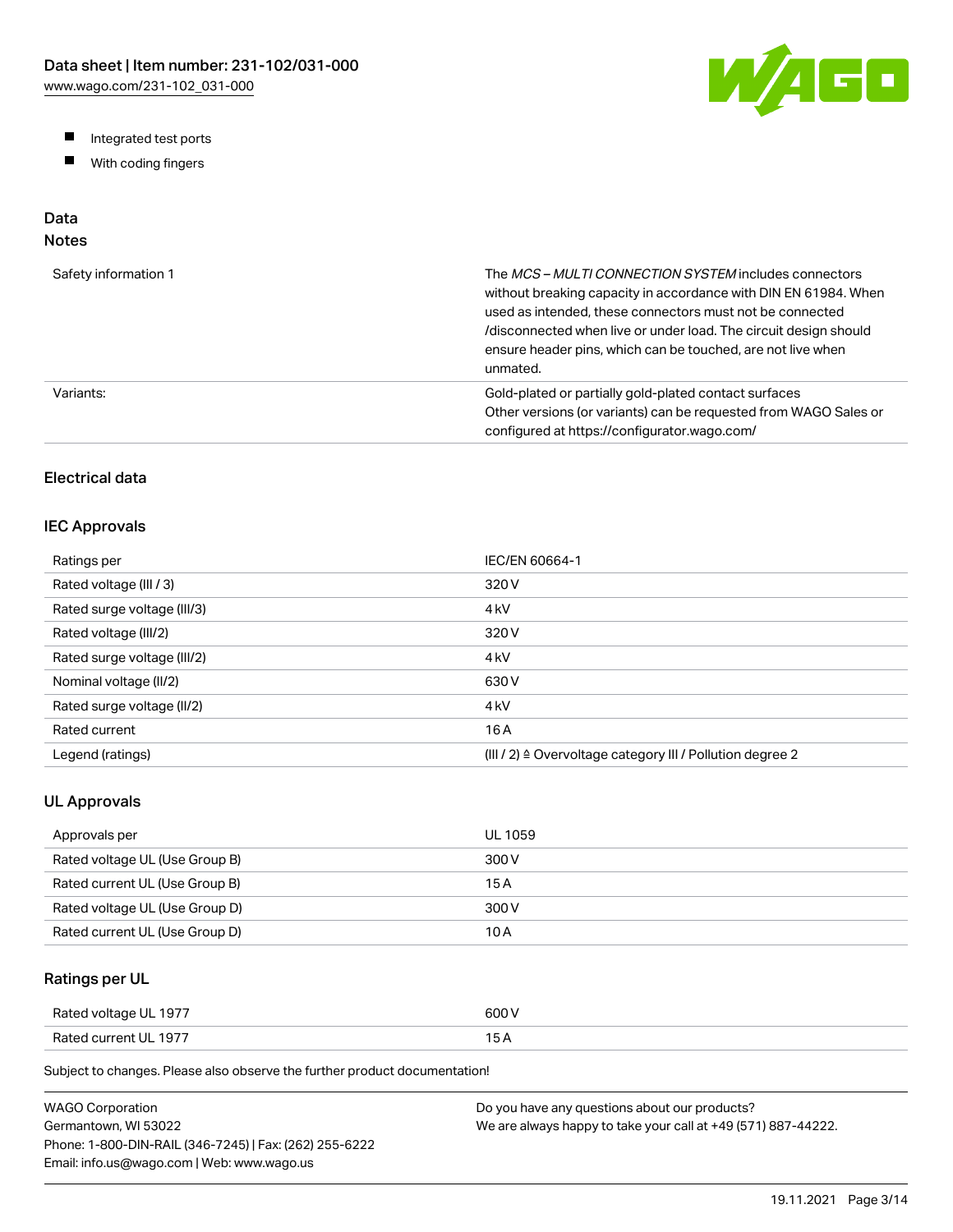

### CSA Approvals

| Approvals per                   | CSA   |
|---------------------------------|-------|
| Rated voltage CSA (Use Group B) | 300 V |
| Rated current CSA (Use Group B) | 15 A  |
| Rated voltage CSA (Use Group D) | 300 V |
| Rated current CSA (Use Group D) | 10 A  |

## Connection data

| Total number of connection points |  |
|-----------------------------------|--|
| Total number of potentials        |  |
| Number of connection types        |  |
| Number of levels                  |  |

#### Connection 1

| Connection technology                             | CAGE CLAMP®                            |
|---------------------------------------------------|----------------------------------------|
| Actuation type                                    | Operating tool                         |
| Solid conductor                                   | $0.082.5$ mm <sup>2</sup> / 28  12 AWG |
| Fine-stranded conductor                           | $0.082.5$ mm <sup>2</sup> / 28  12 AWG |
| Fine-stranded conductor; with insulated ferrule   | $0.251.5$ mm <sup>2</sup>              |
| Fine-stranded conductor; with uninsulated ferrule | $0.252.5$ mm <sup>2</sup>              |
| Strip length                                      | 89 mm / 0.31  0.35 inch                |
| Number of poles                                   | 2                                      |
| Conductor entry direction to mating direction     | 0°                                     |

## Physical data

| Pin spacing | 5 mm / 0.197 inch     |
|-------------|-----------------------|
| Width       | 24.8 mm / 0.976 inch  |
| Height      | 14.3 mm / 0.563 inch  |
| Depth       | 26.45 mm / 1.041 inch |

#### Mechanical data

| Mounting type | Mounting flange                         |
|---------------|-----------------------------------------|
| Mounting type | Feed-through mounting<br>Panel mounting |

Subject to changes. Please also observe the further product documentation!

| <b>WAGO Corporation</b>                                | Do you have any questions about our products?                 |
|--------------------------------------------------------|---------------------------------------------------------------|
| Germantown, WI 53022                                   | We are always happy to take your call at +49 (571) 887-44222. |
| Phone: 1-800-DIN-RAIL (346-7245)   Fax: (262) 255-6222 |                                                               |
| Email: info.us@wago.com   Web: www.wago.us             |                                                               |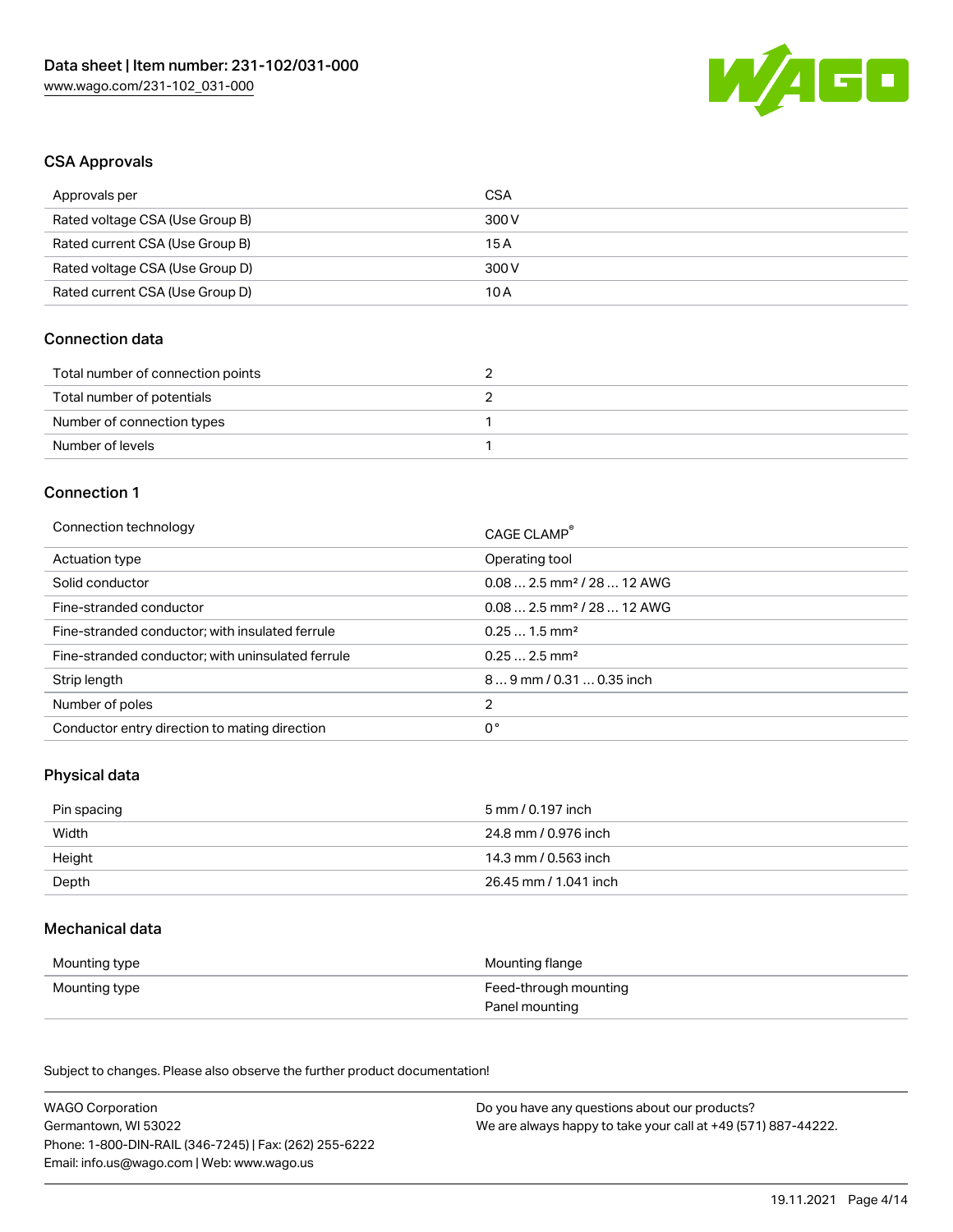

## Plug-in connection

| Contact type (pluggable connector) | Female connector/socket |
|------------------------------------|-------------------------|
| Connector (connection type)        | for conductor           |
| Mismating protection               | No.                     |
| Locking of plug-in connection      | Without                 |
|                                    |                         |

### Material data

| Color                       | gray                              |
|-----------------------------|-----------------------------------|
| Material group              |                                   |
| Insulation material         | Polyamide (PA66)                  |
| Flammability class per UL94 | V <sub>0</sub>                    |
| Clamping spring material    | Chrome nickel spring steel (CrNi) |
| Contact material            | Copper alloy                      |
| Contact plating             | tin-plated                        |
| Fire load                   | 0.078 MJ                          |
| Weight                      | 4.5 <sub>g</sub>                  |

## Environmental requirements

| Limit temperature range<br>. | . +85 °ົ<br>cn.<br>-ou |  |
|------------------------------|------------------------|--|
|------------------------------|------------------------|--|

# Commercial data

| Product Group         | 3 (Multi Conn. System) |
|-----------------------|------------------------|
| PU (SPU)              | 100 Stück              |
| Packaging type        | box                    |
| Country of origin     | <b>DE</b>              |
| <b>GTIN</b>           | 4044918337410          |
| Customs tariff number | 8536694040             |

# Approvals / Certificates

#### Country specific Approvals

| Logo | Approval                               | <b>Additional Approval Text</b> | Certificate<br>name |
|------|----------------------------------------|---------------------------------|---------------------|
|      | CВ<br>DEKRA Certification B.V.         | IEC 61984                       | NL-39756            |
|      | <b>CSA</b><br>DEKRA Certification B.V. | C <sub>22.2</sub>               | LR 18677-<br>25     |

Subject to changes. Please also observe the further product documentation!

WAGO Corporation Germantown, WI 53022 Phone: 1-800-DIN-RAIL (346-7245) | Fax: (262) 255-6222 Email: info.us@wago.com | Web: www.wago.us Do you have any questions about our products? We are always happy to take your call at +49 (571) 887-44222.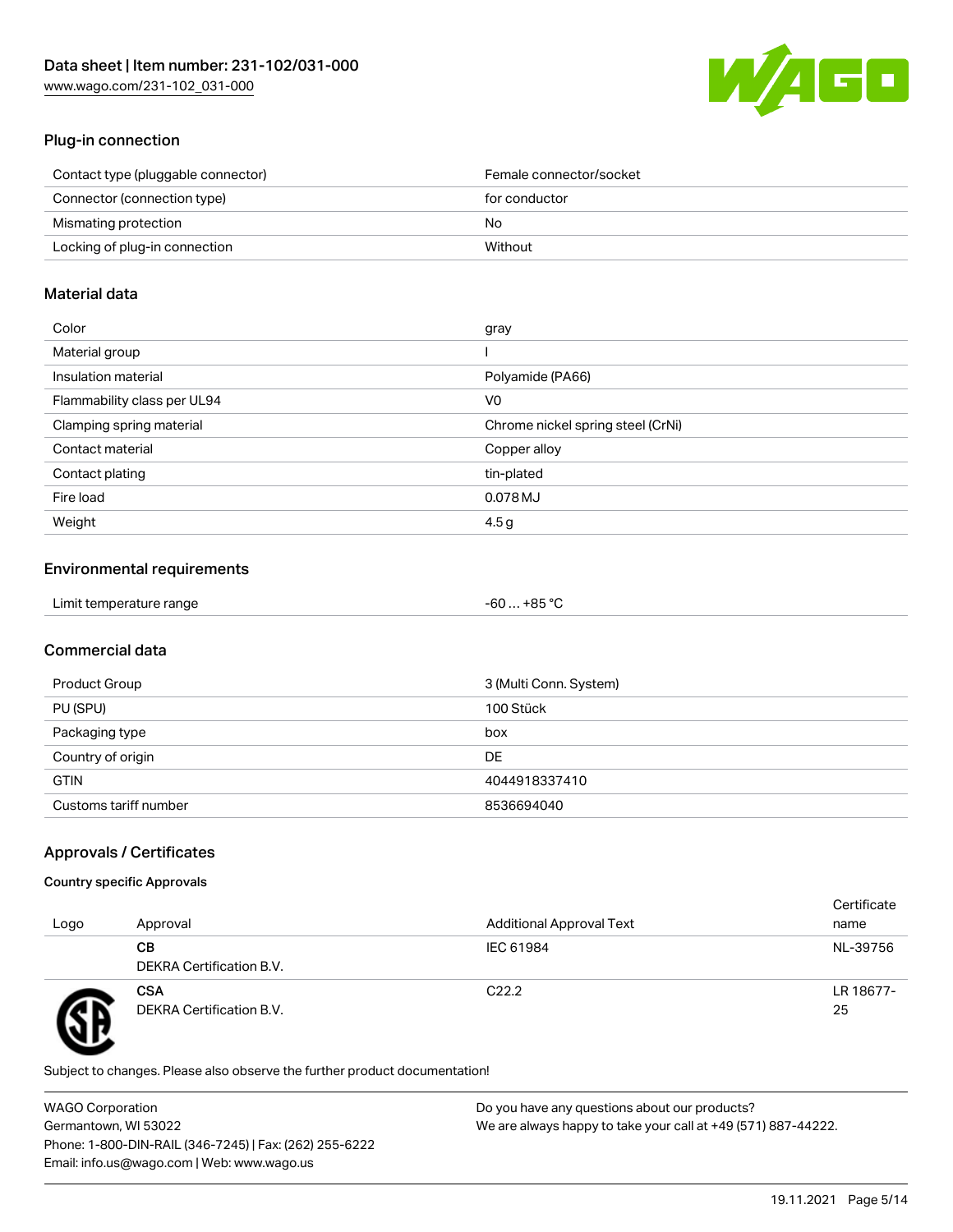

#### Ship Approvals

| Logo          | Approval            | <b>Additional Approval Text</b> | Certificate<br>name |
|---------------|---------------------|---------------------------------|---------------------|
| $\bigcirc$    | BV                  | IEC 60998                       | 11915/D0            |
| <b>BUREAU</b> | Bureau Veritas S.A. |                                 | BV                  |

#### UL-Approvals

| Logo                       | Approval                       | <b>Additional Approval Text</b> | Certificate<br>name |
|----------------------------|--------------------------------|---------------------------------|---------------------|
|                            | UL                             | <b>UL 1059</b>                  | E45172              |
| $\boldsymbol{\mathcal{P}}$ | Underwriters Laboratories Inc. |                                 |                     |
|                            | <b>UR</b>                      | <b>UL 1977</b>                  | E45171              |
|                            | Underwriters Laboratories Inc. |                                 |                     |

# Counterpart

|                                      | Item no.231-432/001-000<br>Male header; 2-pole; THT; 1.0 x 1.0 mm solder pin; angled; pin spacing 5 mm; gray                                                                                   | www.wago.com/231-432/001-000     |
|--------------------------------------|------------------------------------------------------------------------------------------------------------------------------------------------------------------------------------------------|----------------------------------|
|                                      |                                                                                                                                                                                                |                                  |
|                                      | <b>Optional accessories</b>                                                                                                                                                                    |                                  |
| Marking accessories<br>Marking strip |                                                                                                                                                                                                |                                  |
|                                      | Item no.: 210-331/500-103<br>Marking strips; as a DIN A4 sheet; MARKED; 1-12 (300x); Height of marker strip: 2.3 mm/0.091 in; Strip<br>length 182 mm; Horizontal marking; Self-adhesive; white | www.wago.com/210-331<br>/500-103 |

WAGO Corporation Germantown, WI 53022 Phone: 1-800-DIN-RAIL (346-7245) | Fax: (262) 255-6222 Email: info.us@wago.com | Web: www.wago.us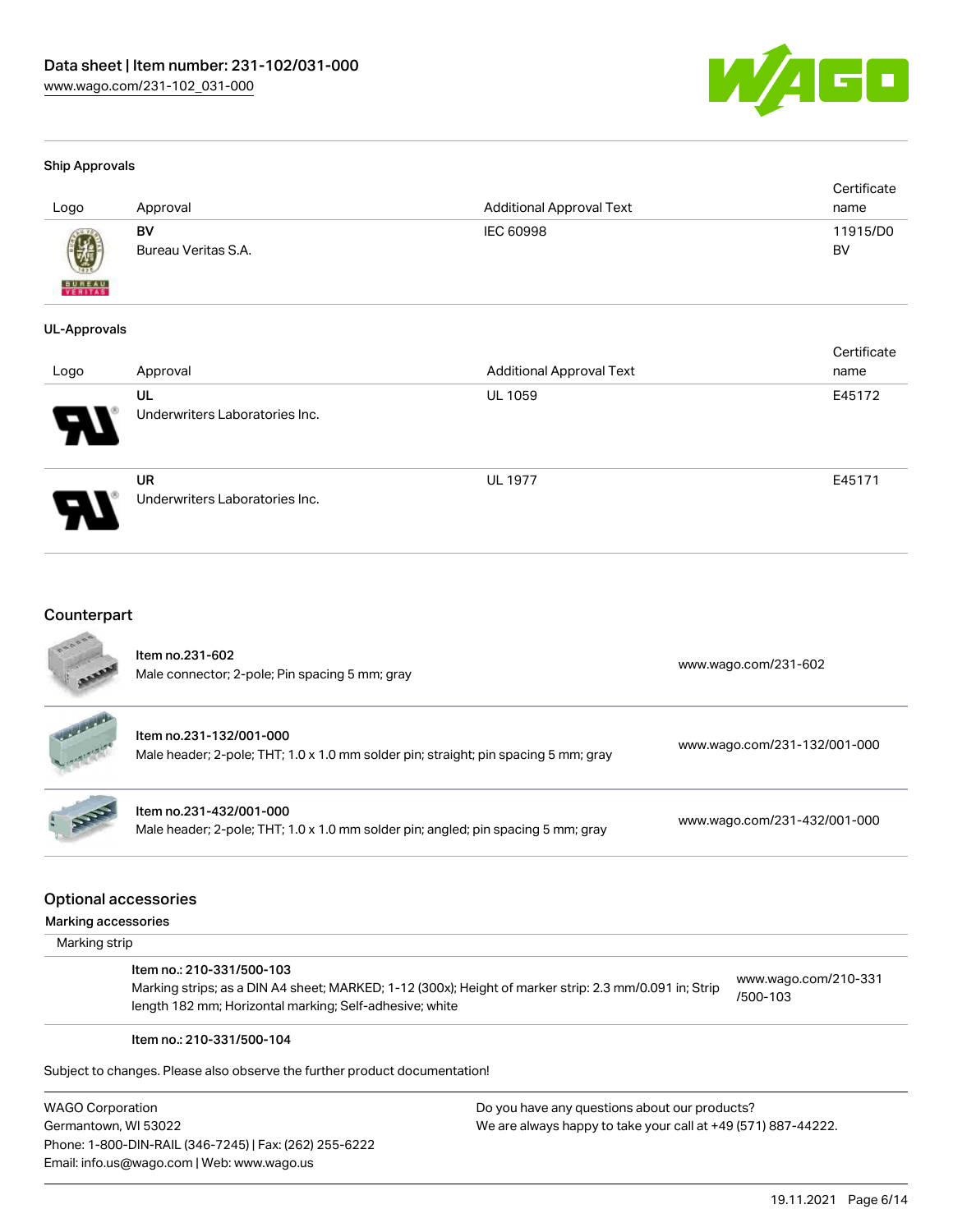

Marking strips; as a DIN A4 sheet; MARKED; 13-24 (300x); Height of marker strip: 2.3 mm/0.091 in; Strip [www.wago.com/210-331](http://www.wago.com/210-331/500-104) length 182 mm; Horizontal marking; Self-adhesive; white [/500-104](http://www.wago.com/210-331/500-104)

|                      | Item no.: 210-332/500-202<br>Marking strips; as a DIN A4 sheet; MARKED; 1-16 (160x); Height of marker strip: 3 mm; Strip length 182<br>mm; Horizontal marking; Self-adhesive; white  | www.wago.com/210-332<br>/500-202 |
|----------------------|--------------------------------------------------------------------------------------------------------------------------------------------------------------------------------------|----------------------------------|
|                      | Item no.: 210-332/500-206<br>Marking strips; as a DIN A4 sheet; MARKED; 33-48 (160x); Height of marker strip: 3 mm; Strip length<br>182 mm; Horizontal marking; Self-adhesive; white | www.wago.com/210-332<br>/500-206 |
|                      | Item no.: 210-332/500-205<br>Marking strips; as a DIN A4 sheet; MARKED; 1-32 (80x); Height of marker strip: 3 mm; Strip length 182<br>mm; Horizontal marking; Self-adhesive; white   | www.wago.com/210-332<br>/500-205 |
|                      | Item no.: 210-332/500-204<br>Marking strips; as a DIN A4 sheet; MARKED; 17-32 (160x); Height of marker strip: 3 mm; Strip length<br>182 mm; Horizontal marking; Self-adhesive; white | www.wago.com/210-332<br>/500-204 |
| Mounting             |                                                                                                                                                                                      |                                  |
| Mounting accessories |                                                                                                                                                                                      |                                  |
|                      | Item no.: 209-147<br>Self-tapping screw                                                                                                                                              | www.wago.com/209-147             |
|                      | Item no.: 231-194<br>Self-tapping screw; B 2.2x13, fixing hole 1.8 mm Ø                                                                                                              | www.wago.com/231-194             |
|                      | Item no.: 231-195<br>Screw with nut; M2x12; for fixing element                                                                                                                       | www.wago.com/231-195             |
|                      | Item no.: 231-295<br>Screw with nut                                                                                                                                                  | www.wago.com/231-295             |
| Insulations stops    |                                                                                                                                                                                      |                                  |
| Insulation stop      |                                                                                                                                                                                      |                                  |
| Licia                | Item no.: 231-672<br>Insulation stop; 0.75 - 1 mm <sup>2</sup> ; dark gray                                                                                                           | www.wago.com/231-672             |
| LEEE                 | Item no.: 231-670<br>Insulation stop; 0.08-0.2 mm <sup>2</sup> / 0.2 mm <sup>2</sup> "s"; white                                                                                      | www.wago.com/231-670             |
|                      | Item no.: 231-671<br>Insulation stop; 0.25 - 0.5 mm <sup>2</sup> ; light gray                                                                                                        | www.wago.com/231-671             |
| Ferrules             |                                                                                                                                                                                      |                                  |
| Ferrule              |                                                                                                                                                                                      |                                  |
|                      | Item no.: 216-101                                                                                                                                                                    |                                  |
|                      | Subject to changes. Please also observe the further product documentation!                                                                                                           |                                  |
|                      |                                                                                                                                                                                      |                                  |

WAGO Corporation Germantown, WI 53022 Phone: 1-800-DIN-RAIL (346-7245) | Fax: (262) 255-6222 Email: info.us@wago.com | Web: www.wago.us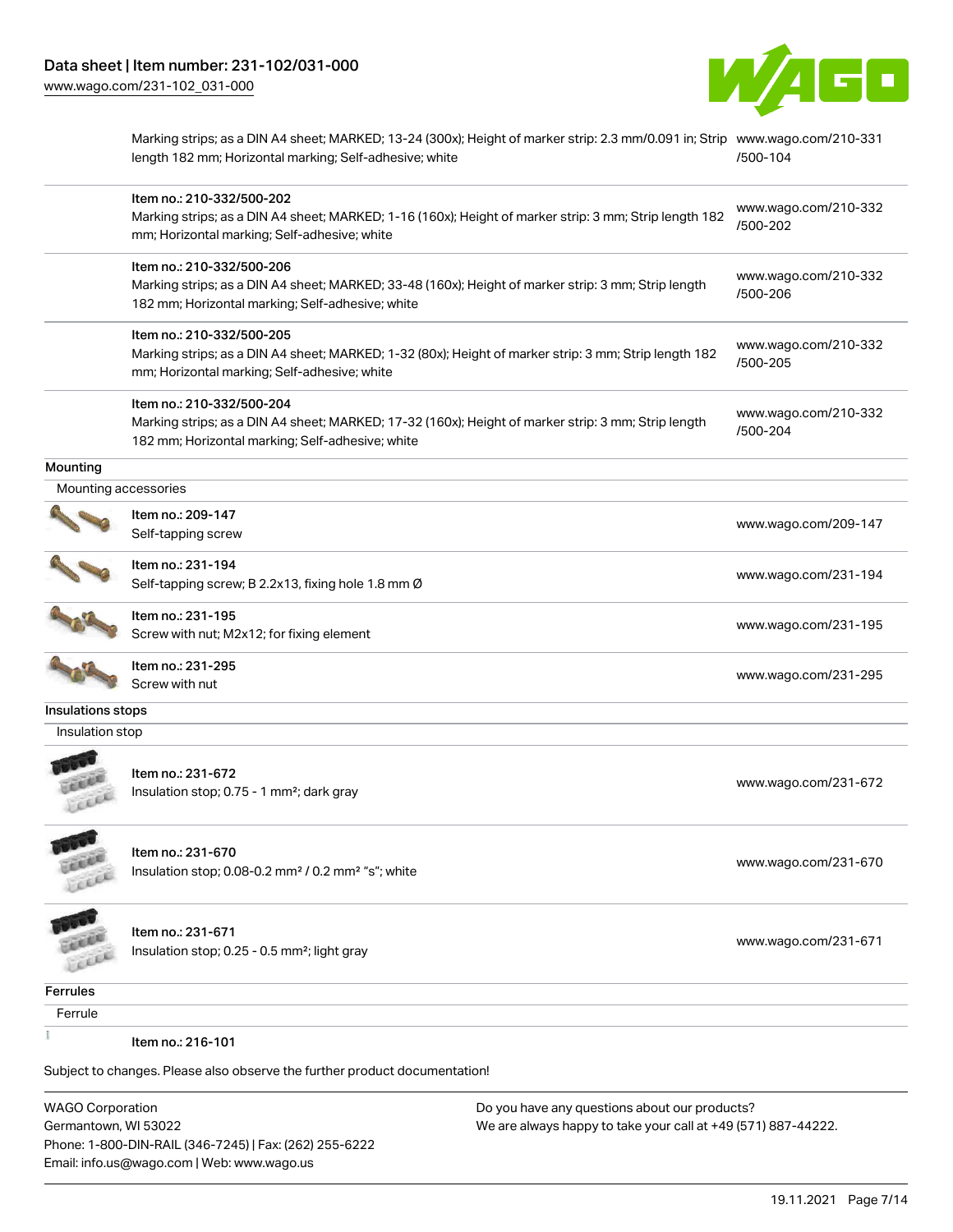

|    | Ferrule; Sleeve for 0.5 mm <sup>2</sup> / AWG 22; uninsulated; electro-tin plated; silver-colored                                                                                  | www.wago.com/216-101 |
|----|------------------------------------------------------------------------------------------------------------------------------------------------------------------------------------|----------------------|
|    | Item no.: 216-104<br>Ferrule; Sleeve for 1.5 mm <sup>2</sup> / AWG 16; uninsulated; electro-tin plated; silver-colored                                                             | www.wago.com/216-104 |
|    | Item no.: 216-106<br>Ferrule; Sleeve for 2.5 mm <sup>2</sup> / AWG 14; uninsulated; electro-tin plated; silver-colored                                                             | www.wago.com/216-106 |
| ž. | Item no.: 216-102<br>Ferrule; Sleeve for 0.75 mm <sup>2</sup> / AWG 20; uninsulated; electro-tin plated; silver-colored                                                            | www.wago.com/216-102 |
|    | Item no.: 216-103<br>Ferrule; Sleeve for 1 mm <sup>2</sup> / AWG 18; uninsulated; electro-tin plated                                                                               | www.wago.com/216-103 |
|    | Item no.: 216-123<br>Ferrule; Sleeve for 1 mm <sup>2</sup> / AWG 18; uninsulated; electro-tin plated; silver-colored                                                               | www.wago.com/216-123 |
|    | Item no.: 216-122<br>Ferrule; Sleeve for 0.75 mm <sup>2</sup> / AWG 20; uninsulated; electro-tin plated; silver-colored                                                            | www.wago.com/216-122 |
|    | Item no.: 216-124<br>Ferrule; Sleeve for 1.5 mm <sup>2</sup> / AWG 16; uninsulated; electro-tin plated                                                                             | www.wago.com/216-124 |
|    | Item no.: 216-142<br>Ferrule; Sleeve for 0.75 mm <sup>2</sup> / 18 AWG; uninsulated; electro-tin plated; electrolytic copper; gastight<br>crimped; acc. to DIN 46228, Part 1/08.92 | www.wago.com/216-142 |
|    | Item no.: 216-132<br>Ferrule; Sleeve for 0.34 mm <sup>2</sup> / AWG 24; uninsulated; electro-tin plated                                                                            | www.wago.com/216-132 |
|    | Item no.: 216-121<br>Ferrule; Sleeve for 0.5 mm <sup>2</sup> / AWG 22; uninsulated; electro-tin plated; silver-colored                                                             | www.wago.com/216-121 |
|    | Item no.: 216-143<br>Ferrule; Sleeve for 1 mm <sup>2</sup> / AWG 18; uninsulated; electro-tin plated; electrolytic copper; gastight<br>crimped; acc. to DIN 46228, Part 1/08.92    | www.wago.com/216-143 |
| I. | Item no.: 216-131<br>Ferrule; Sleeve for 0.25 mm <sup>2</sup> / AWG 24; uninsulated; electro-tin plated; silver-colored                                                            | www.wago.com/216-131 |
|    | Item no.: 216-141<br>Ferrule; Sleeve for 0.5 mm <sup>2</sup> / 20 AWG; uninsulated; electro-tin plated; electrolytic copper; gastight<br>crimped; acc. to DIN 46228, Part 1/08.92  | www.wago.com/216-141 |
|    | Item no.: 216-152<br>Ferrule; Sleeve for 0.34 mm <sup>2</sup> / AWG 24; uninsulated; electro-tin plated                                                                            | www.wago.com/216-152 |
|    | Item no.: 216-203<br>Ferrule; Sleeve for 1 mm <sup>2</sup> / AWG 18; insulated; electro-tin plated; red                                                                            | www.wago.com/216-203 |
|    | Item no.: 216-202<br>Ferrule; Sleeve for 0.75 mm <sup>2</sup> / 18 AWG; insulated; electro-tin plated; gray                                                                        | www.wago.com/216-202 |
|    | Item no.: 216-151<br>Ferrule; Sleeve for 0.25 mm <sup>2</sup> / AWG 24; uninsulated; electro-tin plated                                                                            | www.wago.com/216-151 |

Subject to changes. Please also observe the further product documentation!

WAGO Corporation Germantown, WI 53022 Phone: 1-800-DIN-RAIL (346-7245) | Fax: (262) 255-6222 Email: info.us@wago.com | Web: www.wago.us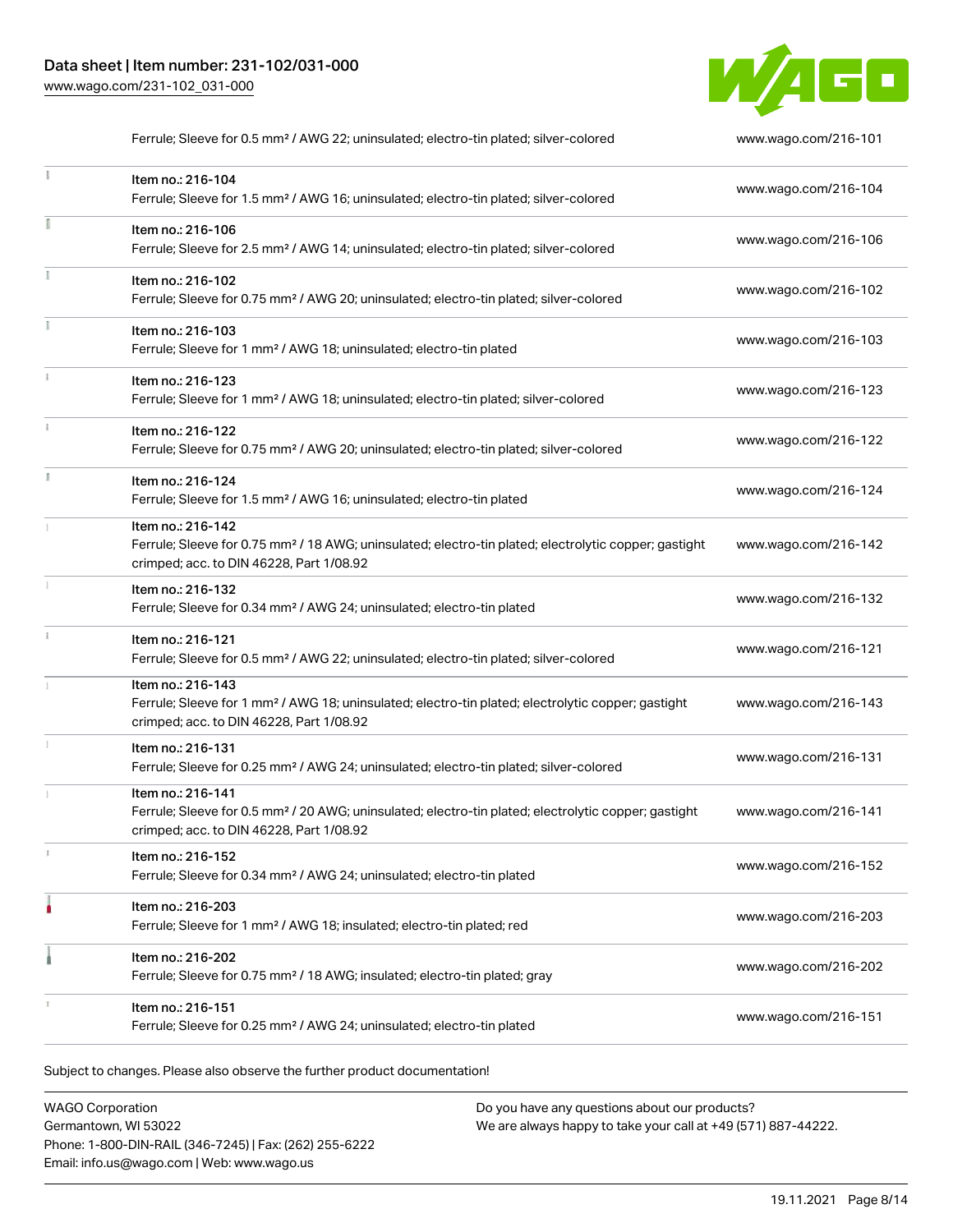# Data sheet | Item number: 231-102/031-000

[www.wago.com/231-102\\_031-000](http://www.wago.com/231-102_031-000)



|   | Item no.: 216-204<br>Ferrule; Sleeve for 1.5 mm <sup>2</sup> / AWG 16; insulated; electro-tin plated; black                                                                                             | www.wago.com/216-204 |
|---|---------------------------------------------------------------------------------------------------------------------------------------------------------------------------------------------------------|----------------------|
|   | Item no.: 216-144<br>Ferrule; Sleeve for 1.5 mm <sup>2</sup> / AWG 16; uninsulated; electro-tin plated; electrolytic copper; gastight<br>crimped; acc. to DIN 46228, Part 1/08.92; silver-colored       | www.wago.com/216-144 |
|   | Item no.: 216-201<br>Ferrule; Sleeve for 0.5 mm <sup>2</sup> / 20 AWG; insulated; electro-tin plated; white                                                                                             | www.wago.com/216-201 |
|   | Item no.: 216-223<br>Ferrule; Sleeve for 1 mm <sup>2</sup> / AWG 18; insulated; electro-tin plated; red                                                                                                 | www.wago.com/216-223 |
|   | Item no.: 216-241<br>Ferrule; Sleeve for 0.5 mm <sup>2</sup> / 20 AWG; insulated; electro-tin plated; electrolytic copper; gastight<br>crimped; acc. to DIN 46228, Part 4/09.90; white                  | www.wago.com/216-241 |
|   | Item no.: 216-242<br>Ferrule; Sleeve for 0.75 mm <sup>2</sup> / 18 AWG; insulated; electro-tin plated; electrolytic copper; gastight<br>crimped; acc. to DIN 46228, Part 4/09.90; gray                  | www.wago.com/216-242 |
|   | Item no.: 216-222<br>Ferrule; Sleeve for 0.75 mm <sup>2</sup> / 18 AWG; insulated; electro-tin plated; gray                                                                                             | www.wago.com/216-222 |
|   | Item no.: 216-221<br>Ferrule; Sleeve for 0.5 mm <sup>2</sup> / 20 AWG; insulated; electro-tin plated; white                                                                                             | www.wago.com/216-221 |
| Â | Item no.: 216-224<br>Ferrule; Sleeve for 1.5 mm <sup>2</sup> / AWG 16; insulated; electro-tin plated; black                                                                                             | www.wago.com/216-224 |
|   | Item no.: 216-243<br>Ferrule; Sleeve for 1 mm <sup>2</sup> / AWG 18; insulated; electro-tin plated; electrolytic copper; gastight crimped; www.wago.com/216-243<br>acc. to DIN 46228, Part 4/09.90; red |                      |
| Â | Item no.: 216-244<br>Ferrule; Sleeve for 1.5 mm <sup>2</sup> / AWG 16; insulated; electro-tin plated; electrolytic copper; gastight<br>crimped; acc. to DIN 46228, Part 4/09.90; black                  | www.wago.com/216-244 |
|   | Item no.: 216-263<br>Ferrule; Sleeve for 1 mm <sup>2</sup> / AWG 18; insulated; electro-tin plated; electrolytic copper; gastight crimped; www.wago.com/216-263<br>acc. to DIN 46228, Part 4/09.90; red |                      |
| ۸ | Item no.: 216-264<br>Ferrule; Sleeve for 1.5 mm <sup>2</sup> / AWG 16; insulated; electro-tin plated; electrolytic copper; gastight<br>crimped; acc. to DIN 46228, Part 4/09.90; black                  | www.wago.com/216-264 |
| £ | Item no.: 216-284<br>Ferrule; Sleeve for 1.5 mm <sup>2</sup> / AWG 16; insulated; electro-tin plated; electrolytic copper; gastight<br>crimped; acc. to DIN 46228, Part 4/09.90; black                  | www.wago.com/216-284 |
|   | Item no.: 216-262<br>Ferrule; Sleeve for 0.75 mm <sup>2</sup> / 18 AWG; insulated; electro-tin plated; electrolytic copper; gastight<br>crimped; acc. to DIN 46228, Part 4/09.90; gray                  | www.wago.com/216-262 |
|   | Item no.: 216-301<br>Ferrule; Sleeve for 0.25 mm <sup>2</sup> / AWG 24; insulated; electro-tin plated; yellow                                                                                           | www.wago.com/216-301 |
|   | Item no.: 216-321<br>Ferrule; Sleeve for 0.25 mm <sup>2</sup> / AWG 24; insulated; electro-tin plated; yellow                                                                                           | www.wago.com/216-321 |
|   |                                                                                                                                                                                                         |                      |

Subject to changes. Please also observe the further product documentation!

WAGO Corporation Germantown, WI 53022 Phone: 1-800-DIN-RAIL (346-7245) | Fax: (262) 255-6222 Email: info.us@wago.com | Web: www.wago.us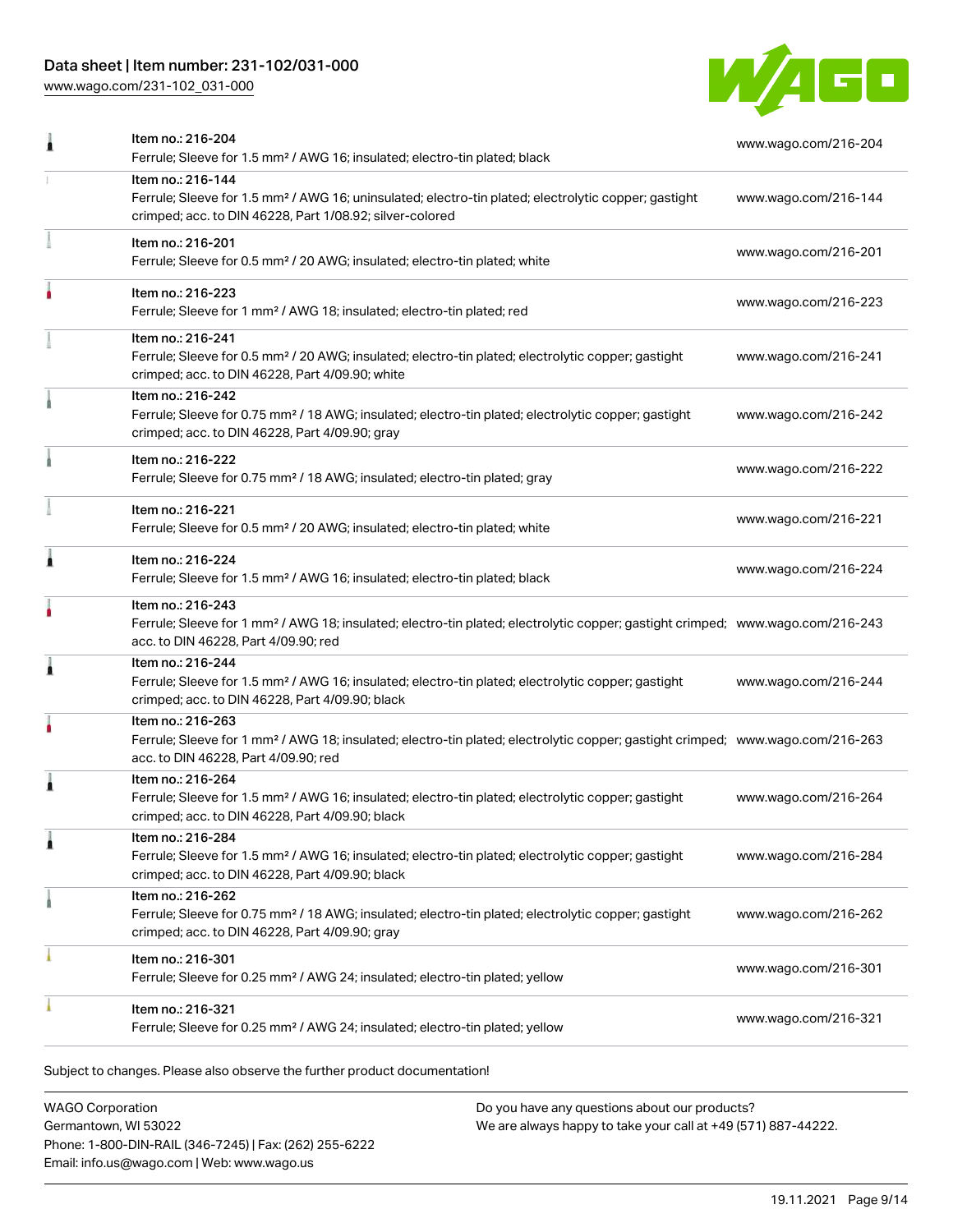Phone: 1-800-DIN-RAIL (346-7245) | Fax: (262) 255-6222

Email: info.us@wago.com | Web: www.wago.us

[www.wago.com/231-102\\_031-000](http://www.wago.com/231-102_031-000)



|                                                 | Item no.: 216-322<br>Ferrule; Sleeve for 0.34 mm <sup>2</sup> / 22 AWG; insulated; electro-tin plated; green     | www.wago.com/216-322                                                                                           |
|-------------------------------------------------|------------------------------------------------------------------------------------------------------------------|----------------------------------------------------------------------------------------------------------------|
|                                                 | Item no.: 216-302<br>Ferrule; Sleeve for 0.34 mm <sup>2</sup> / 22 AWG; insulated; electro-tin plated; green     | www.wago.com/216-302                                                                                           |
| <b>Testing accessories</b>                      |                                                                                                                  |                                                                                                                |
| Testing accessories                             |                                                                                                                  |                                                                                                                |
|                                                 | Item no.: 210-136<br>Test plug; 2 mm Ø; with 500 mm cable                                                        | www.wago.com/210-136                                                                                           |
|                                                 | ltem no.: 231-661<br>Test plugs for female connectors; for 5 mm and 5.08 mm pin spacing; 2,50 mm²; light gray    | www.wago.com/231-661                                                                                           |
| Jumpers                                         |                                                                                                                  |                                                                                                                |
| Jumper                                          |                                                                                                                  |                                                                                                                |
|                                                 | ltem no.: 231-905<br>Jumper; for conductor entry; 5-way; insulated; gray                                         | www.wago.com/231-905                                                                                           |
|                                                 | Item no.: 231-903<br>Jumper; for conductor entry; 3-way; insulated; gray                                         | www.wago.com/231-903                                                                                           |
|                                                 | Item no.: 231-907<br>Jumper; for conductor entry; 7-way; insulated; gray                                         | www.wago.com/231-907                                                                                           |
|                                                 | Item no.: 231-910<br>Jumper; for conductor entry; 10-way; insulated; gray                                        | www.wago.com/231-910                                                                                           |
|                                                 | Item no.: 231-902<br>Jumper; for conductor entry; 2-way; insulated; gray                                         | www.wago.com/231-902                                                                                           |
| Tools                                           |                                                                                                                  |                                                                                                                |
| Operating tool                                  |                                                                                                                  |                                                                                                                |
|                                                 | Item no.: 209-130<br>Operating tool; suitable for 264, 280 and 281 Series; 1-way; of insulating material; white  | www.wago.com/209-130                                                                                           |
|                                                 | Item no.: 209-132<br>Operating tool; for connecting comb-style jumper bar; 2-way; of insulating material         | www.wago.com/209-132                                                                                           |
|                                                 | Item no.: 231-159<br>Operating tool; natural                                                                     | www.wago.com/231-159                                                                                           |
|                                                 | Item no.: 231-231<br>Combination operating tool; red                                                             | www.wago.com/231-231                                                                                           |
|                                                 | Item no.: 210-657<br>Operating tool; Blade: 3.5 x 0.5 mm; with a partially insulated shaft; short; multicoloured | www.wago.com/210-657                                                                                           |
|                                                 | Item no.: 210-720<br>Operating tool; Blade: 3.5 x 0.5 mm; with a partially insulated shaft; multicoloured        | www.wago.com/210-720                                                                                           |
|                                                 | Subject to changes. Please also observe the further product documentation!                                       |                                                                                                                |
| <b>WAGO Corporation</b><br>Germantown, WI 53022 |                                                                                                                  | Do you have any questions about our products?<br>We are always happy to take your call at +49 (571) 887-44222. |
|                                                 |                                                                                                                  |                                                                                                                |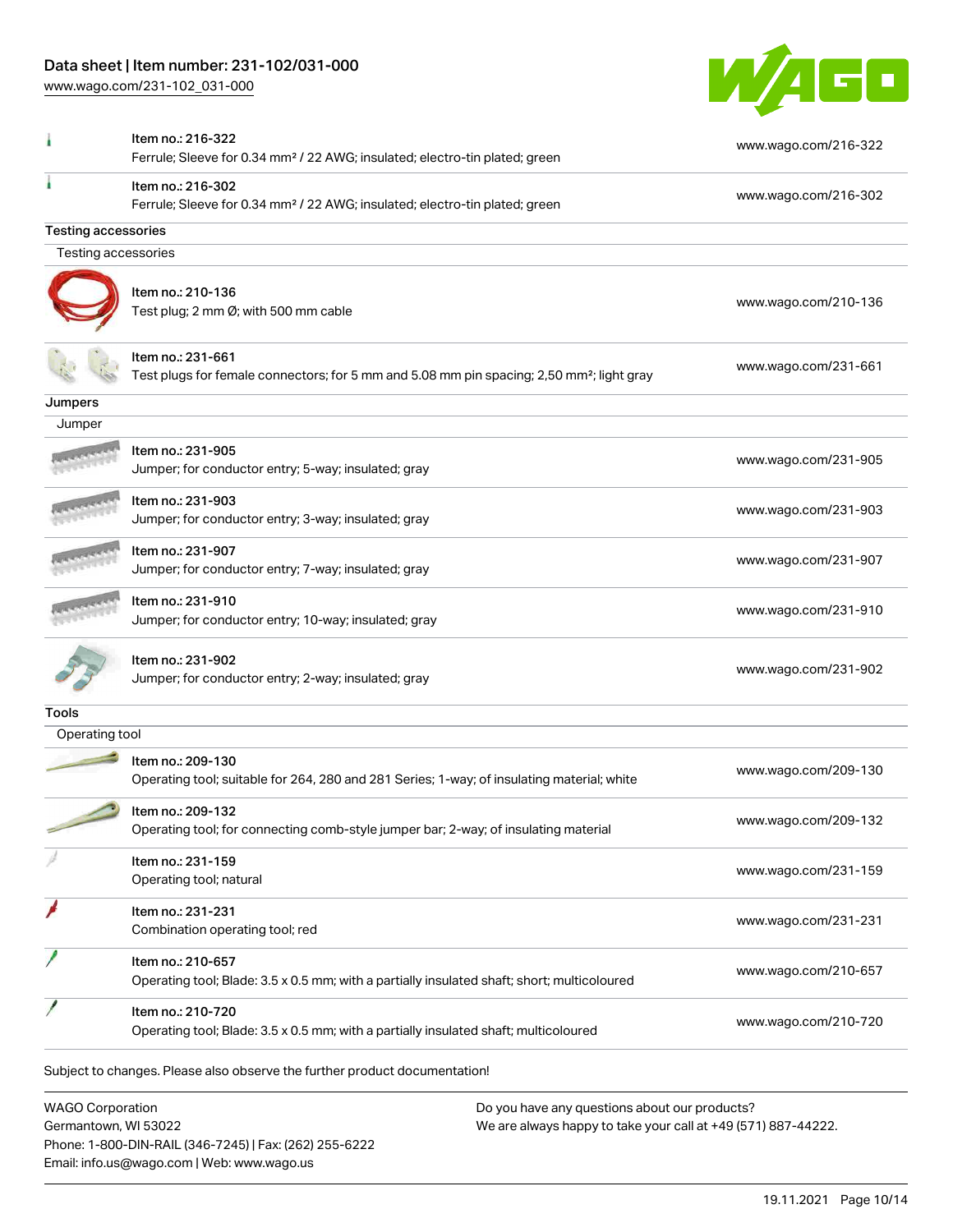

|                                   | Item no.: 231-131<br>Operating tool; made of insulating material; 1-way; loose; white |            | www.wago.com/231-131 |          |
|-----------------------------------|---------------------------------------------------------------------------------------|------------|----------------------|----------|
|                                   | Item no.: 231-291<br>Operating tool; made of insulating material; 1-way; loose; red   |            | www.wago.com/231-291 |          |
|                                   | Item no.: 280-432<br>Operating tool; made of insulating material; 2-way; white        |            | www.wago.com/280-432 |          |
|                                   | Item no.: 280-434<br>Operating tool; made of insulating material; 4-way               |            | www.wago.com/280-434 |          |
|                                   | Item no.: 280-437<br>Operating tool; made of insulating material; 7-way               |            | www.wago.com/280-437 |          |
|                                   | Item no.: 280-440<br>Operating tool; made of insulating material; 10-way              |            | www.wago.com/280-440 |          |
|                                   | Item no.: 280-435<br>Operating tool; made of insulating material; 5-way; gray         |            | www.wago.com/280-435 |          |
|                                   | Item no.: 280-436<br>Operating tool; made of insulating material; 6-way               |            | www.wago.com/280-436 |          |
|                                   | Item no.: 280-438<br>Operating tool; made of insulating material; 8-way               |            | www.wago.com/280-438 |          |
|                                   | Item no.: 280-433<br>Operating tool; made of insulating material; 3-way               |            | www.wago.com/280-433 |          |
| Cover                             |                                                                                       |            |                      |          |
| Cover                             |                                                                                       |            |                      |          |
|                                   | Item no.: 231-668<br>Lockout caps; for covering unused clamping units; gray           |            | www.wago.com/231-668 |          |
| Strain relief                     |                                                                                       |            |                      |          |
| Strain relief housing             |                                                                                       |            |                      |          |
|                                   | Item no.: 232-602<br>Strain relief housing; gray                                      |            | www.wago.com/232-602 |          |
| <b>Downloads</b><br>Documentation |                                                                                       |            |                      |          |
| <b>Additional Information</b>     |                                                                                       |            |                      |          |
| Technical explanations            |                                                                                       | 2019 Apr 3 | pdf<br>2.0 MB        | Download |

Subject to changes. Please also observe the further product documentation!

| <b>WAGO Corporation</b>                                | Do you have any questions about our products?                 |
|--------------------------------------------------------|---------------------------------------------------------------|
| Germantown. WI 53022                                   | We are always happy to take your call at +49 (571) 887-44222. |
| Phone: 1-800-DIN-RAIL (346-7245)   Fax: (262) 255-6222 |                                                               |
| Email: info.us@wago.com   Web: www.wago.us             |                                                               |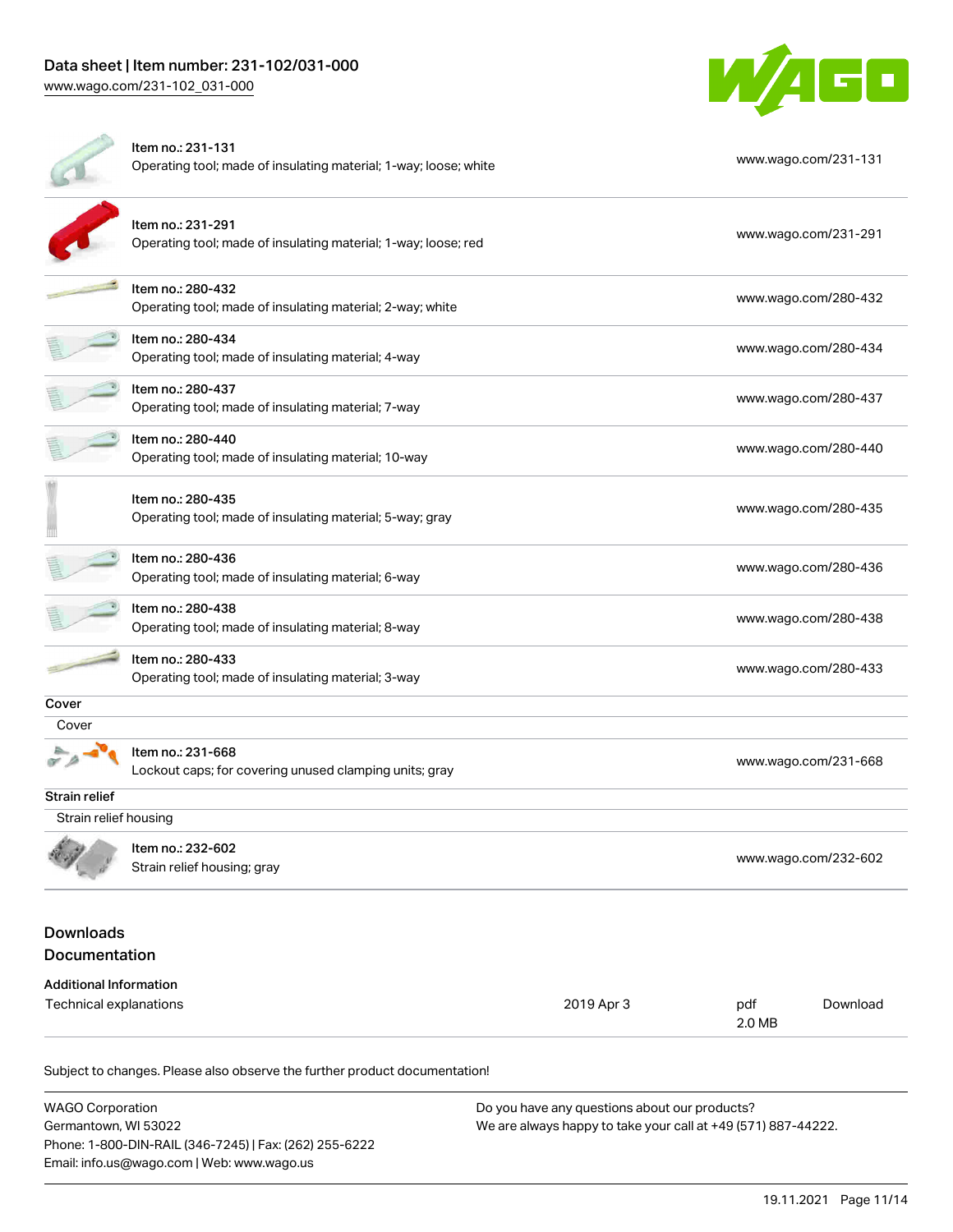

### CAD files

CAD data

| -----                                            |            |          |
|--------------------------------------------------|------------|----------|
| 2D/3D Models 231-102/031-000                     | <b>URL</b> | Download |
| CAE data                                         |            |          |
| EPLAN Data Portal 231-102/031-000                | <b>URL</b> | Download |
| ZUKEN Portal 231-102/031-000                     | <b>URL</b> | Download |
| EPLAN Data Portal 231-102/031-000                | URL        | Download |
| <b>Environmental Product Compliance</b>          |            |          |
| <b>Compliance Search</b>                         |            |          |
| Environmental Product Compliance 231-102/031-000 | <b>URL</b> | Download |

1-conductor female connector; CAGE CLAMP®; 2.5 mm²; Pin spacing 5 mm; 2-pole; clamping collar; 2,50 mm²; gray

### Installation Notes



Inserting a conductor via 3.5 mm screwdriver – CAGE CLAMP® actuation parallel to conductor entry.



Inserting a conductor via 3.5 mm screwdriver – CAGE CLAMP® actuation perpendicular to conductor entry.



Inserting a conductor into CAGE CLAMP® unit via operating lever (231-291).

Subject to changes. Please also observe the further product documentation!

WAGO Corporation Germantown, WI 53022 Phone: 1-800-DIN-RAIL (346-7245) | Fax: (262) 255-6222 Email: info.us@wago.com | Web: www.wago.us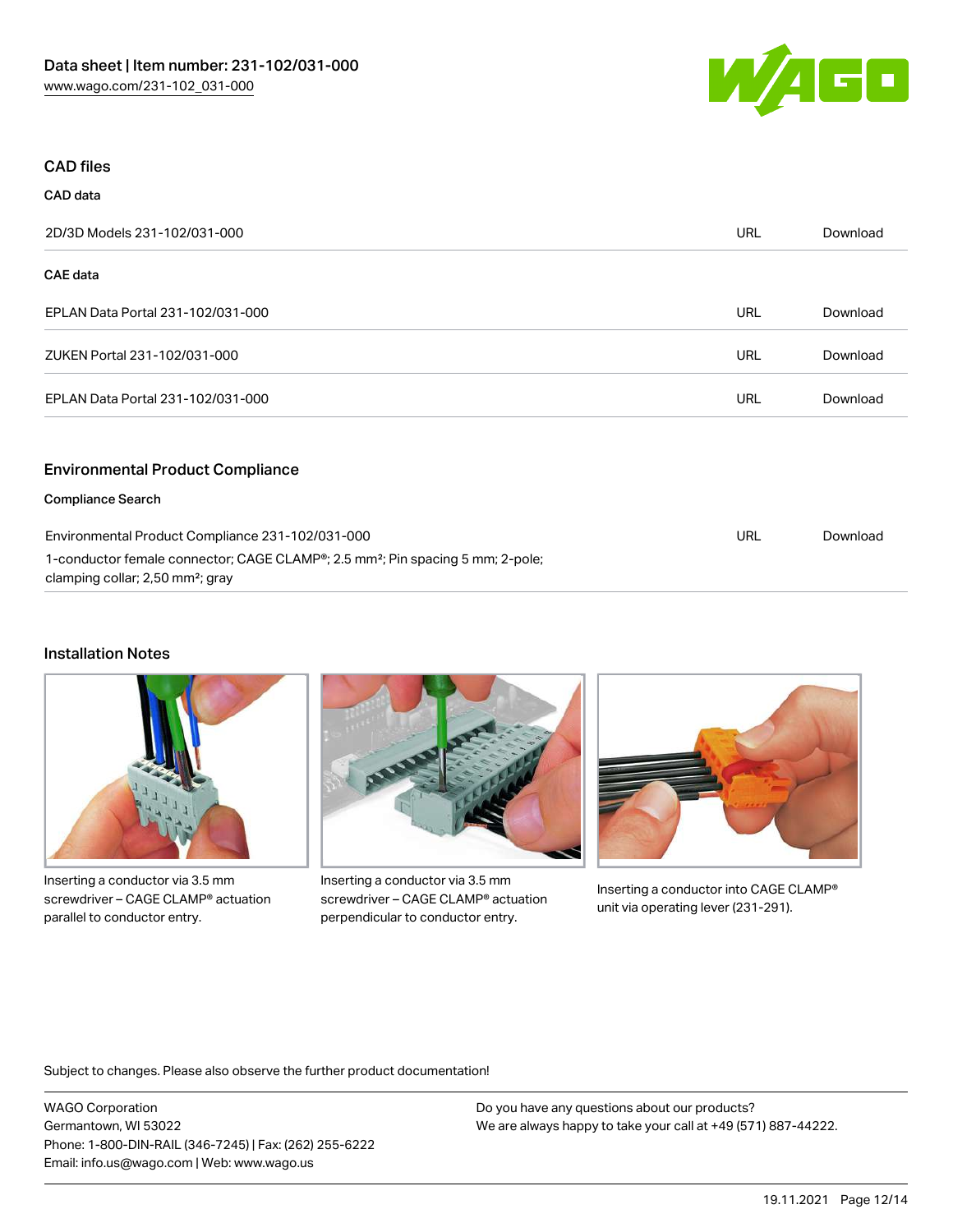



Inserting a conductor via operating tool.



Coding a female connector by removing coding finger(s).



Testing – female connector with CAGE CLAMP®

Integrated test ports for testing perpendicular to conductor entry via 2 or 2.3 mm Ø test plug

#### Installation

Subject to changes. Please also observe the further product documentation!

WAGO Corporation Germantown, WI 53022 Phone: 1-800-DIN-RAIL (346-7245) | Fax: (262) 255-6222 Email: info.us@wago.com | Web: www.wago.us